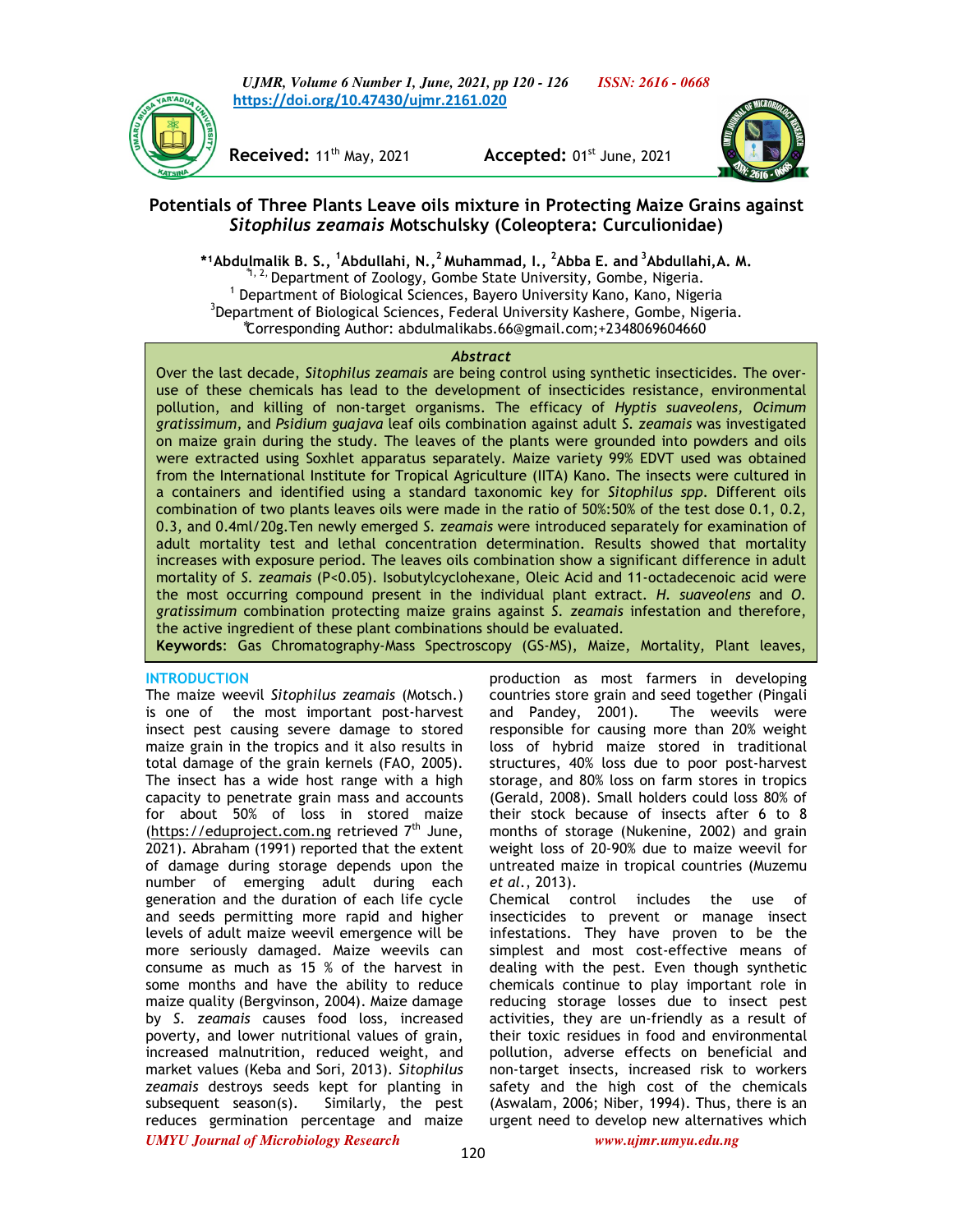will be safe, low cost and eco-friendly insect pest control methods to avoid the hazards of chemical insecticides. However, botanical insecticides can be an alternative. These compounds of plant materials affect insect populations by reducing their developmental, survival, and reproductive rates (Carlini and Grossi-de-sa, 2002). The present study was therefore chosen to investigate the combined insecticidal potential of oils from the leaves of *H. suaveolens, O. gratissimum* and *P. guajava*  against adult *S. zeamais.*

## **MATERIALS AND METHODS**

## **Study Area**

The experiment was carried out at Entomology Laboratory, Department of Biological Sciences, Gombe State University, Gombe for the period of six months (6) between February – July 2016 at latitude 12º 8´ and 10º 24´N longitude 11º 22´ and 11º 24´under ambient condition of temperature  $(28\pm2\degree C)$  and relative humidity (70-75%).

## **Plants and Extraction of Leave Oils**

Leaves of *H. suaveolens, O. gratissimum* and *P. guajava* were collected in along Dadin Kowa Dam, Gombe. Leaves of the plants were washed and air dried separately at room temperature for 14 days. The dried leaves were grounded with a pestle in a mortar and sieved using 80µm laboratory sieve to get fine powder particles (Efidi *et al.,* 2009). One hundred and sixty grams (160 g) of powdered plant materials was wrapped in a filter paper and then put in the thimble-holder of the Soxhlet apparatus compartment. Chiller was connected to a hose respectively for the recycling of the cold water and steam during the process. Two hundred and fifty ml (250 ml) of the solvent (n-Hexane) was added. The targeted oil was extracted for five hours (5hrs) at 60-80 ˚C and subsequently stored in a refrigerator (4 ˚C) until used (Ahmed *et al.,* 2004)*.*

## **Insect Culture**

One hundred (100) of both male and female of undetermined age ofadult *S. zeamais* from the stock were introduced into three (3) litre plastic container, containing five hundred grams (500 g) of the disinfested maize grain and then sealed with a clean fine muslin cloth and tight with rubber bands. The insects were allowed to oviposit for ten (10) days before they were sieved out and the container was sealed again with the cloth to prevent possible escape new emergence and/or re-infestation.

The  $F_1$  adults that emerged were used for the experimental test (Aswalam, 2006).

### **Adult Weevil Bioassay**

Four different concentrations of the combined plant leaf oils was made by mixing the individual plant leaf in the following ratio of 0.05: 0.05; 0.1:0.1, 0.15:0.15 and 0.2:0.2 ml. Ten(10) ml of n-Hexane was separately mixed with 20g of maize grain inplastic container (5cm x 5cm x 3cm). Positive control (Dichlovos) and negative control were also set along the treatments. The oil was thoroughly agitated to ensure uniform coating. Ten (10) newly emerged unsexed adults of *S. zeamais* were introduced separately into the containers (5cm x 5cm x 3cm), and covered with the lid perforated by a needle to allow proper circulation of air (Zapata and Guy, 2010). All treatments were replicated three (3) times and arranged in a completely randomized design (CRD). The mortality of the insect was observed and recorded.The weevils were confirmed dead when there is no response after probing the abdomen with a sharp object (Adedire *et al.,* 2011).

### **GC-MS Analysis of the individual Plant Leaf Oils**

Gas chromatographic (GC) analyses were performed on a capillary gas-chromatograph (GCMS-QP2010 plus Shimadzu, Japan) equipped with a split-less capillary injector system. The integrator was used to calculate the peak areas. The carrier gas was n-Hexane at a flow rate of 6.2 ml/min. The temperature program comprised of initial temperature of 80ºC (0 min) to 200ºC a hold at this temperature for 1 min, then to 4 min followed by another hold for 5 min, and finally to 280ºC at 4ºC/min where it was maintained for 3.0 min. The sample (8ul) was injected with a split ratio of 1:0. The MS had a scan cycle of 1.5 s (scan speed 1250). The mass and scan range were set at m/z 40.00 and 600.00, respectively. Preliminary identification of constituents was based on computer matching components of mass spectral data against the standard NIST library spectra.

## **Statistical Analysis**

Data were subjected to two way Analysis of Variance (ANOVA) to find out the differences among the activity of the plant extracts using LSD Test at P <0.05 level of significance. The Lethal Concentration  $(LC_{50})$  was calculated using Probit analysis. All the statistical analyses were carried out using Open-Stat statistical software (version 08.12.14) and the results were represented as mean  $\pm$  standard error.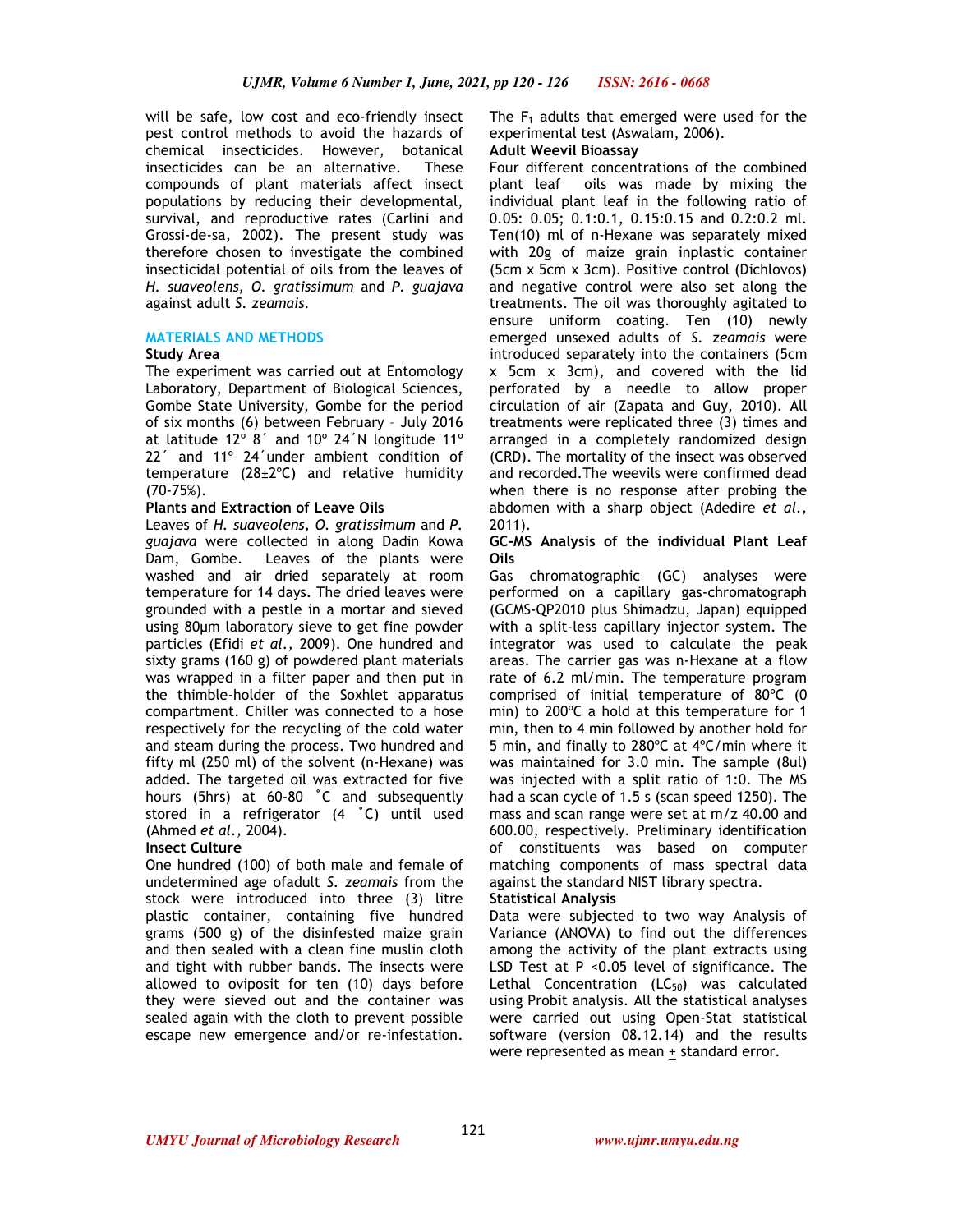## **RESULTS**

### **Adult Mortality of** *S. zeamais*

The treatment combination of 0.15:0.15ml of *H.* suaveolens and O*. gratissimum* and *P. guajava* and *H. suaveolens* recorded complete adult mortality (100%) at 72hrs post-exposure period. The result indicated that none of the oil was comparable to the chemical control (Dichlorvos) treatment but all the leaves oils were observed with varying activities resulting in adult mortality. All the plant powder showed significant difference P<0.05 adult mortality against *S. zeamais* (Table 1).

|  |  |  | Table 1: Adult Mortality of S. zeamais Treated with Combined Plant Leaves Oils. |
|--|--|--|---------------------------------------------------------------------------------|
|--|--|--|---------------------------------------------------------------------------------|

| <b>Treatment</b>                  | Conc. Of<br>Mixture<br>(ML: ML) | Weight<br>οf<br>maize | No of<br>insect<br>used | % mortality (Mean ±S.E)<br>In hours |                                 |                              |  |
|-----------------------------------|---------------------------------|-----------------------|-------------------------|-------------------------------------|---------------------------------|------------------------------|--|
|                                   |                                 | (g)                   |                         | 24hr                                | 48hr                            | 72hr                         |  |
| H. suaveolens +<br>O. gratissimum | 0.05:0.05                       | 20                    | 10                      | $6.70 \pm 0.66^a$                   | $60.00 \pm 0.57^{ab}$           | $93.30 \pm 0.00^b$           |  |
|                                   | 0.1:0.1                         | 20                    | 10                      | $10.00 \pm 0.00^a$                  | $50.00 \pm 1.15^{ab}$           | $96.70 \pm 0.33^b$           |  |
|                                   | 0.15:0.15                       | 20                    | 10                      | $26.70 \pm 0.33$ <sup>a</sup>       | $56.70 \pm 0.33$ <sup>abb</sup> | $100.00 \pm 0.00^{\circ}$    |  |
|                                   | 0.2:0.2                         | 20                    | 10                      | $23.30 \pm 1.85^a$                  | $63.30 \pm 0.33^{ab}$           | $100.00 \pm 0.00^{\circ}$    |  |
| $O.$ gratissimum $+P.$<br>guajava | 0.05:0.05                       | 20                    | 10                      | $13.30 \pm 0.33$ <sup>a</sup>       | $33.30\pm0.33^{ab}$             | $93.30 \pm 0.66^b$           |  |
|                                   | 0.1:0.1                         | 20                    | 10                      | $16.70 \pm 0.66^a$                  | 56.70 $\pm$ 1.33 <sup>ab</sup>  | $96.70 \pm 0.33^b$           |  |
|                                   | 0.15:0.15                       | 20                    | 10                      | $0.00 \pm 0.00^a$                   | $66.70 \pm 1.52^{ab}$           | $90.00 \pm 0.57^{\text{b}}$  |  |
|                                   | 0.2:0.2                         | 20                    | 10                      | $6.70 \pm 0.33$ <sup>a</sup>        | $73.30 \pm 1.20$ <sup>ab</sup>  | $100.00 \pm 0.00^{\circ}$    |  |
| P. guajava+<br>H. suaveolens      | 0.05:0.05                       | 20                    | 10                      | $6.70 \pm 0.66^a$                   | $50.00 \pm 0.57$ <sup>ab</sup>  | $96.70 \pm 0.33^b$           |  |
|                                   | 0.1:0.1                         | 20                    | 10                      | $13.30 \pm 0.33$ <sup>a</sup>       | $53.30 \pm 1.20^{ab}$           | $86.70{\pm}0.88^b$           |  |
|                                   | 0.15:0.15                       | 20                    | 10                      | $20.00 \pm 0.57$ <sup>a</sup>       | $60.00 \pm 1.15^{ab}$           | $100.00 \pm 0.00^{\circ}$    |  |
|                                   | 0.2:0.2                         | 20                    | 10                      | $13.30\pm0.66^a$                    | $43.30 \pm 0.33^{ab}$           | $86.70{\pm}0.88^b$           |  |
| Control (-Ve)                     | 0:0                             | 20                    | 10                      | $0.00 \pm 0.00$ <sup>a</sup>        | $0.00 \pm 0.00^a$               | $0.00 \pm 0.00$ <sup>a</sup> |  |
| Control (Dichlovos)               | 0.1                             | 20                    | 10                      | $100 \pm 0.00^{\rm b}$              |                                 |                              |  |
| LSD(0.05)                         |                                 |                       |                         | 36.50                               | 61.50                           | 30.90                        |  |

Values with the same letter in the same column are not significant difference by LSD P<0.05

### **Least Effective Concentrations**

Based on the  $LC_{50}$  value recorded, the treatment combination of *H. suaveolens* and *O. gratissimum* at 48 hours has the lowest  $(4.44 \mu mL/L)$  value compared with the other treatment combination (Figure 1).



**Figure 1:LC50 values of** *H. suaveolens + O. gratissimum, O. gratissumm + P. gujava* **and** *P. gujava + H. suaveolens* **against** *S. zeamais* **at 48 hours of Post-exposure GC-MS Analysis of the experimental leaf oils** 

*UMYU Journal of Microbiology Research www.ujmr.umyu.edu.ng*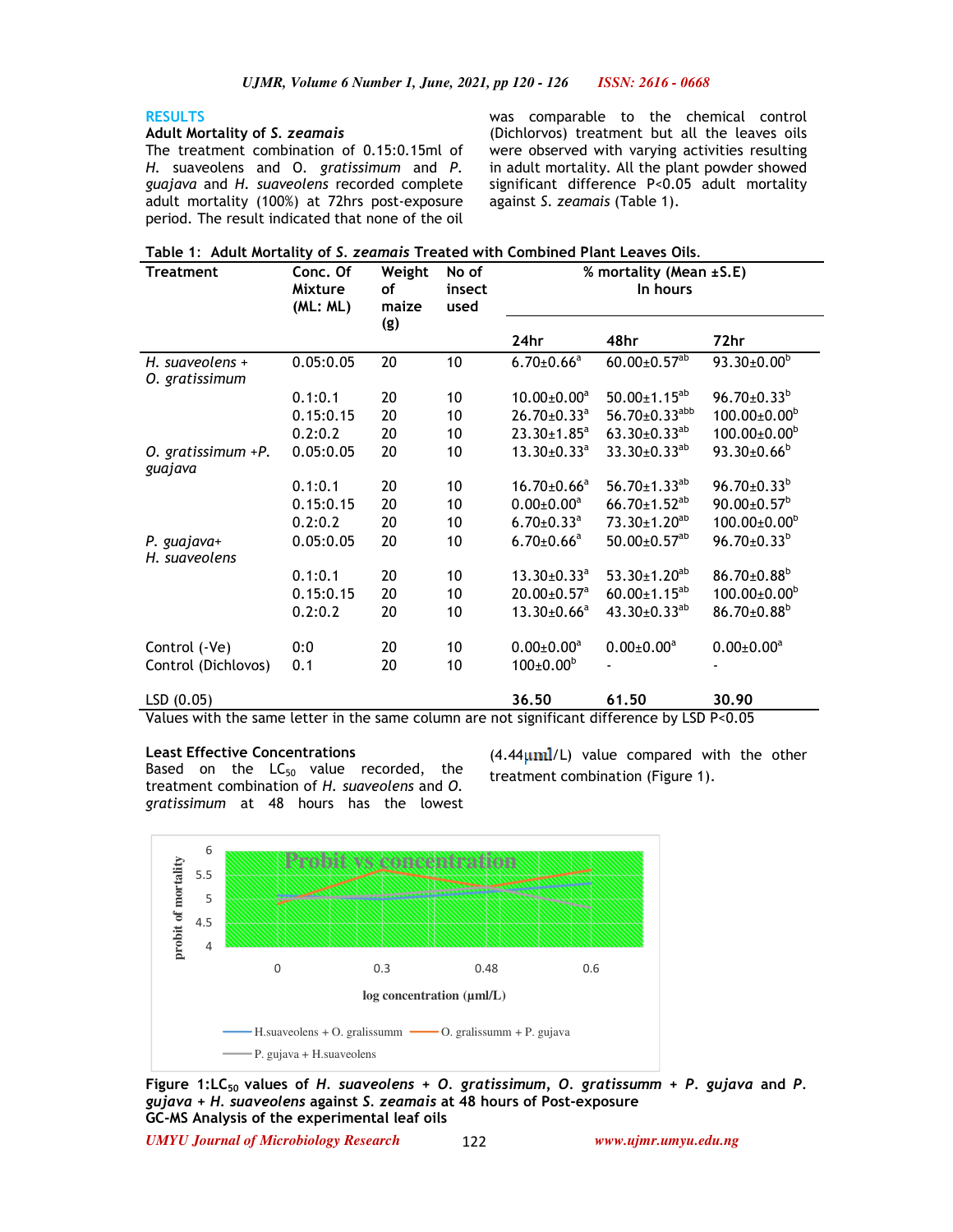The analysis of the leaf oils of the individual plants revealed a complex mixture of constituent's compound of *H. suaveolens, O. gratissimum* and *P. guajava*. A total of 32 compounds were identified inLeave oils composition of *H. suaveolens* plant, with Isobutylcyclohexane recorded the highest percentage composition of 13.09% followed by n-Decane (10.37) and the lowest (0.54%) was Naphthalene (Table 2).The oil composition of *O. gratissimum* from comparison of mass spectra of individual constituents and with NIST

data through GC-MS led to the identification of12 compounds. The highest percentage composition was recorded (18.38 %) in Oleic acid (9) while the least compound was cis-2-αbisabolene (4) with 0.77% (Table 3). From GC profile of *P. guajava* leaves oil constituents present were identified by GC-MS and coinjected with the standards. The highest percentage was recorded at 18.74% in 11 octadecenoic acid and the lowest (0.71%) was Caryophyllene oxide (Table 4).

| Peak             | Compound                                            | Retention | Retentio | %Chemical   | Molecular |
|------------------|-----------------------------------------------------|-----------|----------|-------------|-----------|
|                  |                                                     | index     | n time   | Composition | Weight    |
|                  |                                                     | 1349      | 3.061    | 9.32        | 198       |
| 1<br>$\mathbf 2$ | 4-methyltridecane                                   | 941       | 3.234    | 5.21        | 126       |
| 3                | Cyclohexane                                         | 1015      | 3.473    | 13.09       | 140       |
|                  | Isobutylcyclohexane                                 | 951       | 3.749    | 7.43        | 142       |
| 4<br>5           | 4-Methylnonane                                      | 1015      |          | 10.37       | 142       |
|                  | n-Decane                                            |           | 4.203    |             |           |
| 6<br>7           | 4- methyldacane                                     | 1051      | 4.489    | 4.57        | 156       |
|                  | 2,6,10,14-tetramethylheptane                        | 1852      | 4.639    | 3.51        | 296       |
| 8                | acid<br>Dodecanoic<br>$2 -$<br>penten-1-<br>ylester | 1886      | 4.704    | 2.54        | 268       |
| 9                | Dodecylester                                        | 1375      | 4.937    | 2.34        | 332       |
| 10               | Methylundecane                                      | 1150      | 5.035    | 2.42        | 170       |
| 11               | 3,7-dimethylnonane                                  | 986       | 5.116    | 2.13        | 156       |
| 12               | Undecane                                            | 1115      | 5.524    | 6.84        | 156       |
| 13               | Trans-pinane                                        | 937       | 6.092    | 1.60        | 138       |
| 14               | Proponoic acid                                      | 1501      | 6.398    | 1.87        | 204       |
| 15               | Dodecane                                            | 1214      | 6.906    | 2.86        | 170       |
| 16               | 2,6-Dimethylundecane                                | 1185      | 7.094    | 1.21        | 180       |
| 17               | 2,7,10-Trimethyldodecane                            | 1320      | 7.910    | 1.48        | 212       |
| 18               | n-Tridecane                                         | 1313      | 8.288    | 2.05        | 184       |
| 19               | 4,6-dimethyldodecane                                | 1285      | 9.317    | 1.00        | 198       |
| 20               | n-hexadecane                                        | 1612      | 9.623    | 2.09        | 226       |
| 21               | $C$ is- $\alpha$ -bisabolene                        | 1518      | 10.142   | 1.04        | 204       |
| 22               | 3,7-dimethyldecane                                  | 1086      | 10.420   | 0.77        | 170       |
| 23               | 1-Decen-3-yne                                       | 1222      | 12.230   | 1.28        | 164       |
| 24               | Palmitic acid                                       | 1968      | 17.979   | 1.87        | 256       |
| 25               | Naphthalene                                         | 1909      | 19.008   | 0.54        | 272       |
| 26               | Isopropyl-1,1,4a-tri                                | 2004      | 19.669   | 0.85        | 270       |
| 27               | 9-Octadecanoic acid/Oleic acid                      | 2175      | 20.811   | 2.78        | 282       |
| 28               | Aqua Cera                                           | 2694      | 21.078   | 1.18        | 372       |
| 29               | $10 -$<br>bromo-11-phenylundecanoic                 | 2376      | 22.996   | 0.75        | 340       |
|                  | acid                                                |           |          |             |           |
| 30               | 11-beta-hydroxyandrosterone                         | 2316      | 23.104   | 1.60        | 306       |
| 31               | 1-phenanthrenemethanol, 1, 2, 3, 4                  | 2247      | 23.579   | 0.65        | 286       |
| 32               | Squelene                                            | 2914      | 27.828   | 2.75        | 410       |

123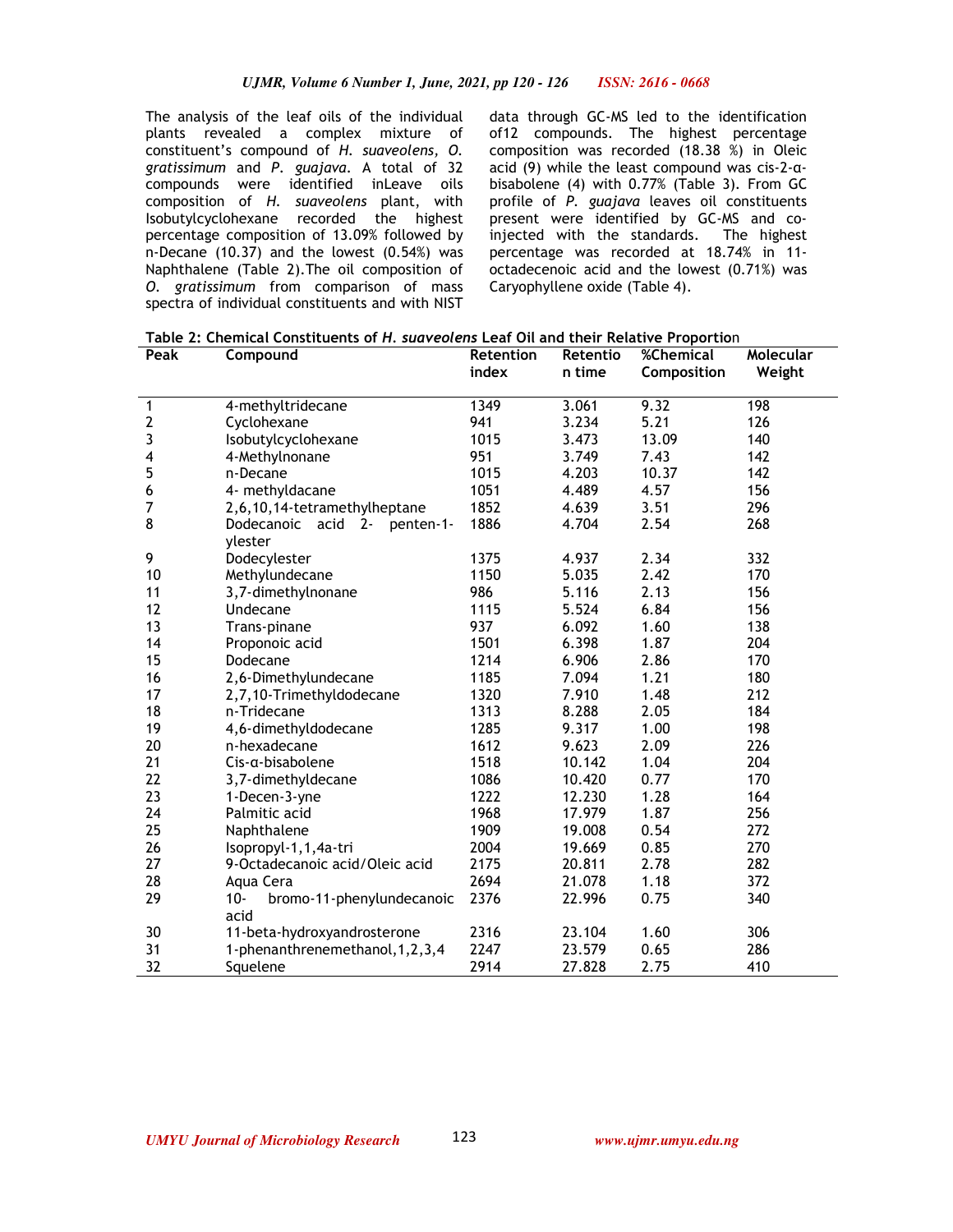*UJMR, Volume 6 Number 1, June, 2021, pp 120 - 126 ISSN: 2616 - 0668*

| <b>Peaks</b> | Compound                | <b>Retention</b> | <b>Retention</b> | %chemical   | Molecular |
|--------------|-------------------------|------------------|------------------|-------------|-----------|
|              |                         | index            | time             | Composition | Weight    |
| 1            | 2-tert-butylphenol      | 1223             | 8.525            | 9.29        | 150       |
| 2            | α-farnesene             | 1458             | 10.143           | 1.49        | 204       |
| 3            | a-seline                | 1474             | 11.021           | 1.18        | 204       |
| 4            | $Cis-2-\alpha-$         | 1934             | 12.235           | 0.77        | 262       |
|              | bisaboleneepioxide      |                  |                  |             |           |
| 5            | Tridecanoic<br>acid     | 1580             | 16.884           | 3.06        | 228       |
|              | methylester             |                  |                  |             |           |
| 6            | n-Hexadecanoic acid     | 1968             | 17.989           | 7.30        | 256       |
|              | Linolelaidic<br>acid    | 2093             | 19.912           | 6.56        | 294       |
|              | methylester             |                  |                  |             |           |
| 8            | 11-octadecanoic<br>acid | 2085             | 19.997           | 5.27        | 296       |
|              | methylester             |                  |                  |             |           |
| 9            | Oleic acid              | 2175             | 20.832           | 18.38       | 282       |
| 10           | Aquacera                | 2694             | 21.124           | 15.42       | 372       |
| 11           | Pentafluoropionic acid  | 1872             | 25.693           | 14.39       | 402       |
|              | heptadecylester         |                  |                  |             |           |
| 12           | Squalene                | 2914             | 27.853           | 16.90       | 410       |

**Table 3: Chemical Constituents of** *O. gratissimum* **Leave Oils and their Relative Proportion** 

**Table 4: Chemical Constituents of** *P. guajava* **Leave Oils and their Relative Proportion**

| <b>Peaks</b> | <b>Compounds</b>        | <b>Retention</b> | <b>Retention</b> | <b>%Chemical Molecular</b> |     |
|--------------|-------------------------|------------------|------------------|----------------------------|-----|
|              |                         | index            | time             | <b>Composition Weight</b>  |     |
|              |                         |                  |                  |                            |     |
| 1            | Cis-a-bisabolene        | 1518             | 10.141           | 2.03                       | 204 |
|              | a-seline                | 1474             | 11.019           | 2.55                       | 204 |
| 3            | Caryophyllene oxide     | 1507             | 11.533           | 0.71                       | 220 |
| 4            | a-farnesene             | 1458             | 12.895           | 1.48                       | 204 |
| 5            | Limonene                | 1031             | 13.118           | 2.97                       | 152 |
| 6            | <b>Palmitic</b><br>acid | 1878             | 16.168           | 13.92                      | 270 |
|              | methylester             |                  |                  |                            |     |
|              | Octadecanoic acid       | 2167             | 17.973           | 5.07                       | 284 |
| 8            | 9,12-octadecadienoic    | 2093             | 19.698           | 16.37                      | 294 |
|              | acid                    |                  |                  |                            |     |
| 9            | 11-octadecenoic acid    | 2085             | 19.806           | 18.74                      | 296 |
| 10           | Hexadecanoic acid       | 1914             | 20.179           | 5.26                       | 284 |
| 11           | Oleic acid              | 2175             | 20.825           | 14.62                      | 282 |
| 12           | Aquacera                | 2694             | 21.130           | 10.65                      | 372 |
| 13           | Phenanthrenemethanol    | 2247             | 23.563           | 1.56                       | 286 |
| 14           | Farnesyl cyanide        | 1812             | 27.828           | 4.08                       | 231 |

### **DISCUSSION**

The study reveals that leave oils combination of *H. suaveolens* and *O. gratissimum,* completely controlled *S. zeamais* on maize grains at 72hrs post-exposure. These findings confirmed earlier work for combining two or more plant materials in botanical formulations is more potent than when only one plant material used (Oparaeke *et al.,* 2002). Similarly, oil palm products mixed with *Paperoma pellucid* proved effective in protecting maize grain against infestation by *S*. *zeamais* (Ibe and Nwufa, 2001). Also, the powdered leaves of *H. suaveolens* and *O. gratissimum* were very effective in enhancing adult mortality of *S. zeamais* and *C. maculates*  where they performed well in reducing adult emergence (Iloba and Ekrakene, 2006). Various

combinations of Niger seed oil and 5% malahtion dust provided complete protection to maize seed from the maize weevil up to 90 days after infection (Yuya *et al.,* 2009).. Research findings revealed that a combination of aqueous extract of the bush mint *H. suaveolens* with a lower dose of insecticides such as Thionex 350 EC (Endosulfan (350) or Laser 480 EC (Spinosad (48)) helped to successfully control cotton bollworms (Sinzogan *et al.,*2006). The efficacy might be due to the major active compounds contained in the respective materials when in combination with each other may act synergistically to enhance the toxic substances in the extract mixtures by increasing their effects.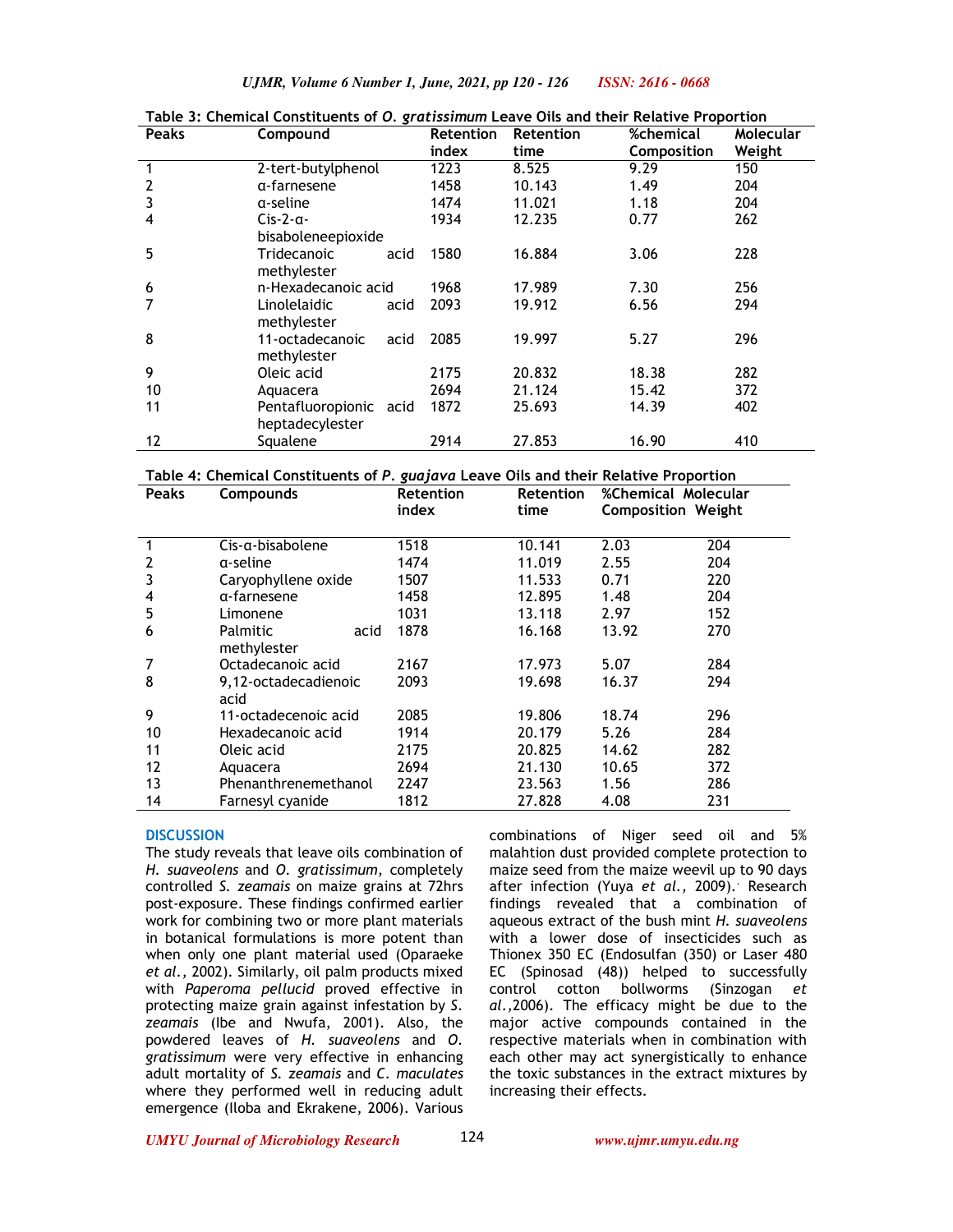The GC- MS revealed the presence of bioactive compounds which were mostly alkanoic and aldehydes from the leaf oils of *H. suaveolens, O. gratissimum* and *P. guajava*. Several reports concerning the insecticidal activity of 1, 8 cineol against stored product insects exists (Kordali *et al.,* 2006). Existing variations in oil content and composition may be attributed to factors related to ecotype, phenophases and the environment including temperature, relative humidity, irradiance, and photoperiod (Fahlen *et al.,* 1997). Some of these plant materials used in this study have been found individually effective in storage pest's control (Okonkwo and Okoye, 1996). Information on the combined effect of these plant oil extracts in pests control is limited.

## **REFERENCES**

- Abraham T. (1991). The Biology, Significance and Control of Maize Weevil, *Sitophilus zea mais* Motsch.(Coleoptera: Curculionidae) on Stored Maize.*M.Sc. Thesis* (Unpublished). Haramaya University of Agriculture, Ethiopia. 250Pp.
- Adedire, C.O., Obembe, O.O.,Akinkurolele, R.O. and Oduleye,O. (2011). Response of *Callosobruchus maculatus* (*Coleoptera: Chysomelidae: Bruchida*e) to Extracts of Cashew Kernels. *Journal of Plant Disease and Protection,*  **118**(2): 75 – 79.
- Ahmed, H.H., Kamal, I., Ramky, R.M. (2004). Studies on the Molluscidal and Larvicidal Properties of *Solanumnignum*(L) Leaves Ethanol. *Journal of the Egyptian Society of Parasitology,* 31:843.
- Asawalam, E.F. (2006). Insecticidal and Repellent Properties of *Piper guineense*  Seed Oil Extract for the Control of Maize Weevil, *Sitophiluszeamais*. *Electronic Journal of Entomology and Agricultural Food Chemistry,* **5**(3): 1389-1394.
- Bergvinson, D.J. (2004). Reducing Damage to<br>Grain Stores of the Poor Grain Stores of the Poor. http://www.cimmyt.org/news/2004/. Retrieved August 12, 2016.
- Carlini,C.R. and Grossi-de-Sa, M.F. (2002). Plant toxic proteins with insecticidal properties. A review of their potentialities as biopesticides. *Toxicon*, **40**:1515-1539.

### **CONCLUSION**

The findings of this study revealed that the combination of *H. suaveolens* and *O. gratissimum* was found to be better than all the treatment leave oil combinationswhich could be considered as an alternative agent for the control of *S. zeamais* and may become important supplement to toxic and nonsustainable synthetic insecticides. Also, more studies are needed to extract the bioactive compounds in the leave oils of the combined plant species.

### **ACKNOWLEDGMENTS**

We wish to acknowledge the contribution of laboratory technologist of the Department of Biochemistry, Gombe State University who assisted in the extraction of leaf oils and the technologist of the Chemical Research Unit, National Research Institute for Chemical Technology, Zaria for GC-MS analysis.

- Epidi, T.T., Udo, I.O.andOsakwe, J.A.(2009). Susceptibility of *Sitophilus zea mais*(M) and *Callosobruchus maculates*  (F) to Plant Parted of *Ricinodendron*
	- *heudelotic*. *J. Plant Prot Res.,* **49**(4):53-58
- Fahlen, A., Walander, M., Wennersten, R. (1997). Effect of Light - temperature Regime on Growth and Essential Oil Yield of Selected Aromatic Plants.*Journal of Science Food and Agriculture,* **73**:111-119.
- Food and Agricultural Organisation Statistics, (2005).*www.fao.org/stat*.

Retrieved August 18, 2016.

- Gerald, N. (2008). Maize weevils. Daily Times Paper, Malawi's Premier Daily. 28 May 2008.
- https://eduproject.com.ng/agriculturalscience/laboratory-evaluation-on-leafpowder-of-pepper-fruit-dennettiatripetala-against-maizeweevil/index.html retrieved 7 thJune,2021
- Ibe, A.C. and Nwufa, M.I. (2001). Protection of storage maize seeds against maize weevil (*Sitophilus zea mais* M.) using local plant materials. Proceedings of<br>the 35<sup>th</sup>Annual Conference of the 35<sup>th</sup>Annual Conference of Agricultural Society of Nigeria, September 16-20, 2001, Abeokuta, 368- 370 Pp.
- Iloba, B.N. and Ekrakene,T. (2006). Comparative assessment of the Insecticidal effect of<br>Azadirachtaindica, Hyptissuaveolens *Azadirachtaindica, Hyptissuaveolens*  and *Ocimum gratissimum* on *Sitophilus zeamais*and *Calosobruchus maculates.*

*UMYU Journal of Microbiology Research www.ujmr.umyu.edu.ng*